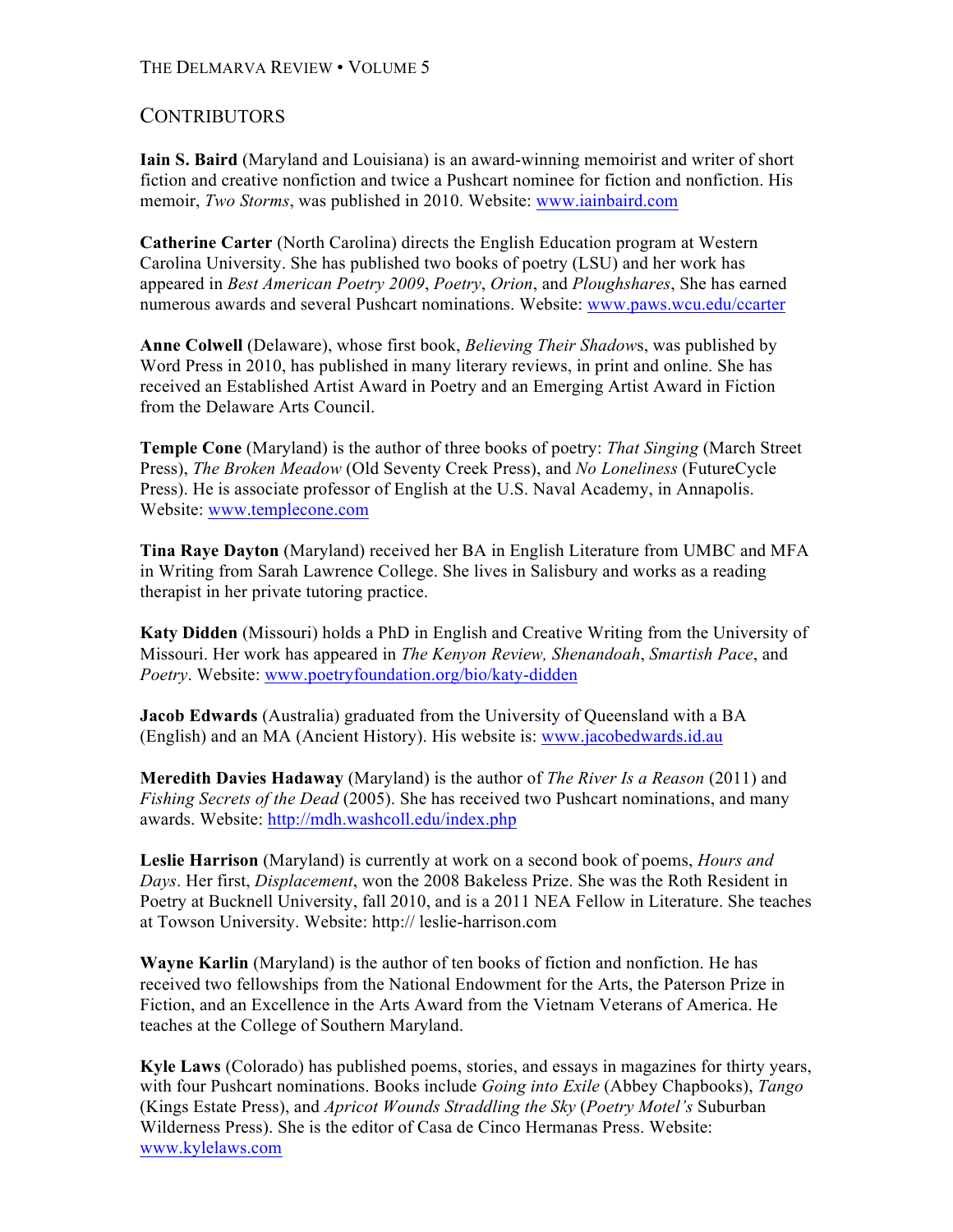**Lyn Lifshin** (Virginia) has published over 130 books of poetry. Recent books: *Ballroom, All the Poets (Mostly) Who Have Touched Me*, and *Living and Dead*, and *All True, Especially the Lies*. Just out, *Knife Edge & Absinthe: The Tango Poem*s. NYQ books will publish *A Girl Goes into the Woods*. Also coming, *For the Roses,* poems after Joni Mitchell. Website: www.lynlifshin.com

**George Merrill** (Maryland), a retired Episcopalian clergyman, is an award-winning essayist and fine art photographer whose work has appeared in regional and national magazines. He is the nonfiction editor of *The Delmarva Review*.

**Stephen C. Middleton** (United Kingdom) has had five books published, including *A Brave Light* and *Worlds of Pain / Shades of Grace*. His work has been in a number of anthologies, including *Paging Doctor Jazz, Troubles Swapped for Something Fresh,* and *From Hepworth's Garden Out*. He has published in many magazines, in the U.K, the U.S.A, Canada, Australia, and Europe.

**Margot Miller** (Maryland) is the author of two collections of short and flash stories and one collection of poetry. She is the fiction editor of *The Delmarva Review*. Miller also paints and translates novels from French to English. Website: www. margotmiller.co

**Margaret Moceri** (Michigan) is the author of the story collection *Sky Full of Burdens*, which won the George Garrett Fiction Prize, and has been nominated for a Pushcart and shortlisted for the Lewis & Clark Press Discover Awards. She is currently at work on a second collection.

**Ann A. Philips** (Maryland) has published poetry and prose in *Green Mountains Review*, *Little Patuxent Review*, *Puckerbrush Review*, and the anthology *Life in Me Like Grass on Fire: Love Poems*. Her novel *If You Believe in Mermaids, Don't Tell* is used in schools to support gender nonconforming youth.

**Susan Pope** (Alaska) a Pushcart nominee in 2012, has been published in *Pilgrimage*; *Damselfly Press*; *The Southeast Review*; *Crosscurrents North: Alaskans on the Environment*; *Cirque: A Literary Journal of the Pacific Rim*; *Persimmon Tree*; *Bluestem*; and an anthology, *Deep Waters* (Outrider Press).

**James Pouilliard** (Connecticut) has worked as a writer, editor, and business magazine publisher. He is currently writing a series of related stories. Some of his flash fiction has appeared in *Boston Literary Magazine* and on the site *100WordStory*.org.

**Lee Slater** (Virginia) teaches at Old Dominion University in Norfolk, Virginia. She has been invited to teach creative writing and the value of African women's literature in Rwanda for the past three years, where she has launched an ongoing writing workshop and book club.

**Louise Farmer Smith** (Washington DC) is author of *One Hundred Years of Marriage*, a novel-in-stories, and has taught English, trained as a family therapist, and served in a U.S. Congressman's office. She's placed stories in *Virginia Quarterly Review* and *Bellevue Literary Review*, which nominated "Return to Lincoln" for a Pushcart Prize. Website: www. louisefarmersmith.com.

**Sue Ellen Thompson** (Maryland) is the author of four books of poetry, most recently *The Golden Hour*. She was the winner of the 2010 Maryland Author Award and is currently teaching at the University of Delaware and at The Writer's Center in Bethesda and Annapolis. Website: www.sueellenthompson.com